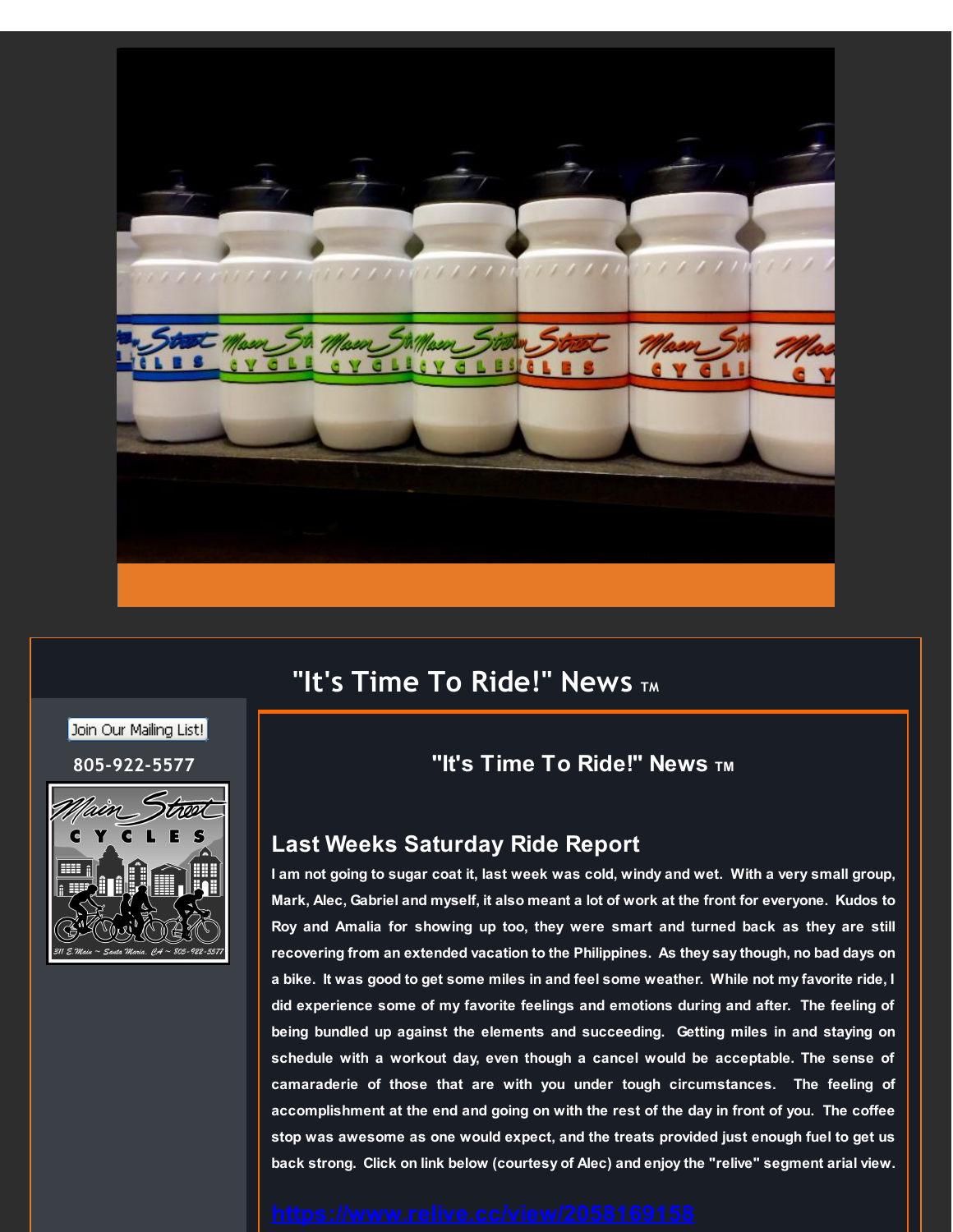





Two of my favorite food groups



**Ride for this week January 12**

**For this week we will head back down to Bob';s Well Bread from Albertson's in Orcutt for coffee and treat. Always a great destination for Winter riding. We will head back via Aliso Canyon road and on to Foxen and finish up. All the usual re-group spots apply and milage will be about 55. Questions? Contact me at 805-922-5577**

# **Special Note:**

**Many people have been inquiring about Mainstreet Cycles Vests and Jackets not being available on the at once order link (below). While that will not be possible now, we have found a work around by doing a shop customer order for stock, available late January. If you would like a new MSC Vest or Jacket, please let us know your size and what item/items, and we will reserve them for you.**

# **Quote of the Week**

**"There is no such thing as bad weather, only bad clothing"**

# **Custom Mainstreet Cycles Clothing link**

**You can now purchase new Mainstreet Cycles clothing anytime 24/7 by using the link below and receive your order in less than 10 days!**

# **Regular Rides**



**Saturday Group road ride, Albertson's Orcutt (twice monthly) Mainstreet Cycles (twice monthly). Year round,**

**ride leaves at 9am Info:805-922-5577**



**Brew Crew Mountain bike ride Thursday nights, year round. Must have lights after end DST. Meet at former Rooney's, ride leaves at 6pm**

# **Groups: Brew Crew (Year round): contact 805-922-5577**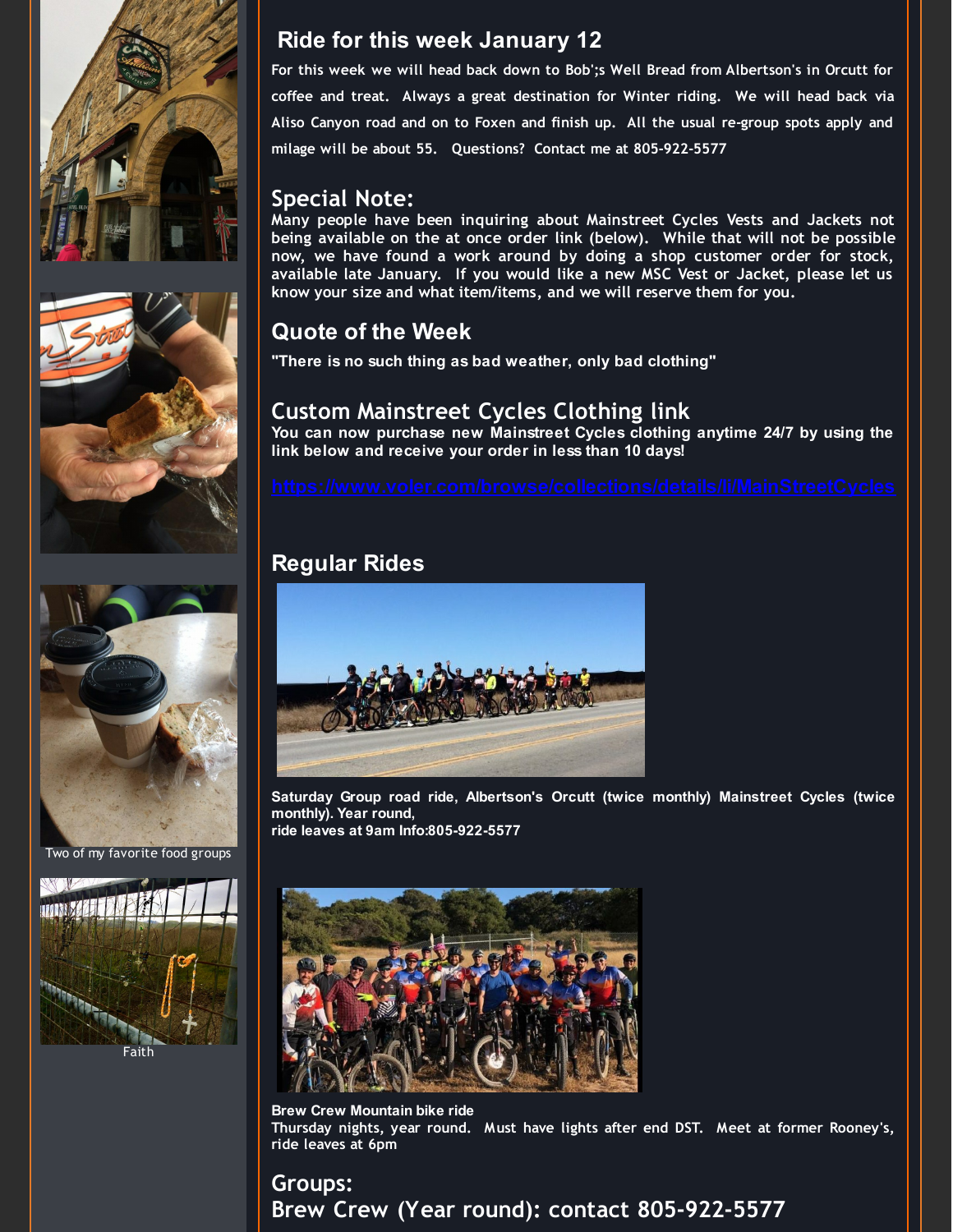

Surf beach by VAFB. Shot on Saturday Night. Cold, wind howling, wet from tide surge. Would not be a sunset shot at the beach otherwise!

**Club Tailwinds (Year round): Tailwinds Bicycle Club is <sup>a</sup> group of sociable cyclists with no-drop rides starting in Orcutt and Santa Maria. Various routes and speeds to meet your requirements. biketailwinds@gmail.com**

# **Cutters: contact Chris Ries 805-934-8736 Kids Club (Seasonal): contact 805-260-0556 Saturday Morning (Year round): 805-922-5577**

**Vivid Financial is going to host a new morning group ride in Old Orcutt on Tuesday and/or Thursday Mornings from 5:30-7:20am. The plan is to meet at their office (340 E. Clark Ave) for coffee at 5:15am to depart at 5:30am. For more information, contact Calvin at 805-937- 4556**

**I welcome any links to other up coming events that I could post to help keep riders focused and to use as goals to shoot for. Just drop an email to me with date and event info. If you could also include a link, that would be awesome!**

**To help communicate when we do have flats or lost riders, please put my cell number in your phones; Scott Clark 805-451-7805.**

**Please make sure to come prepared with EVERYTHING YOU WILL NEED to be comfortable and safe on ride. CHECK ALL YOUR EQUIPMENT BEFORE SHOWING UP FOR RIDE. This includes making sure that you have Helmet, working cleats on your shoes, flat gear, food, cash and of course that your bike is in good working order.**

# **Interested in our ride but have not tried it yet?**

**We are a no drop, group-minded group ride, however: You need to have a true "road" bike and can pedal at least 14mph on your own for a couple of hours. If you can do this, we can help you to integrate into a faster group setting. If you are working your way into this fitness level, ride part way with us. We hold a pre-ride meeting each week and can advise on where and how to participate and cut short if needed.**

**Ride leaves Albertson's parking lot (Taco Bell side) in Orcutt at 9am, and twice a Month from Mainstreet Cycles at 9am when posted.**

**"Nobody ever got better by not showing up" -Scotty Chang**

**Below is a list of other up-coming events that you may be interested in and can focus your training and commitment on/for:**

**Saturday January 12 Ride from Albertson's Orcutt Bob's Well Bread/ Aliso** 9am

**March 9, 2019 Solvang Century**

**Sunday March 31, 2019 Open Streets Santa Maria Contact Carlos Escobedo 805-819-8727 santamariaopenstreets.org**